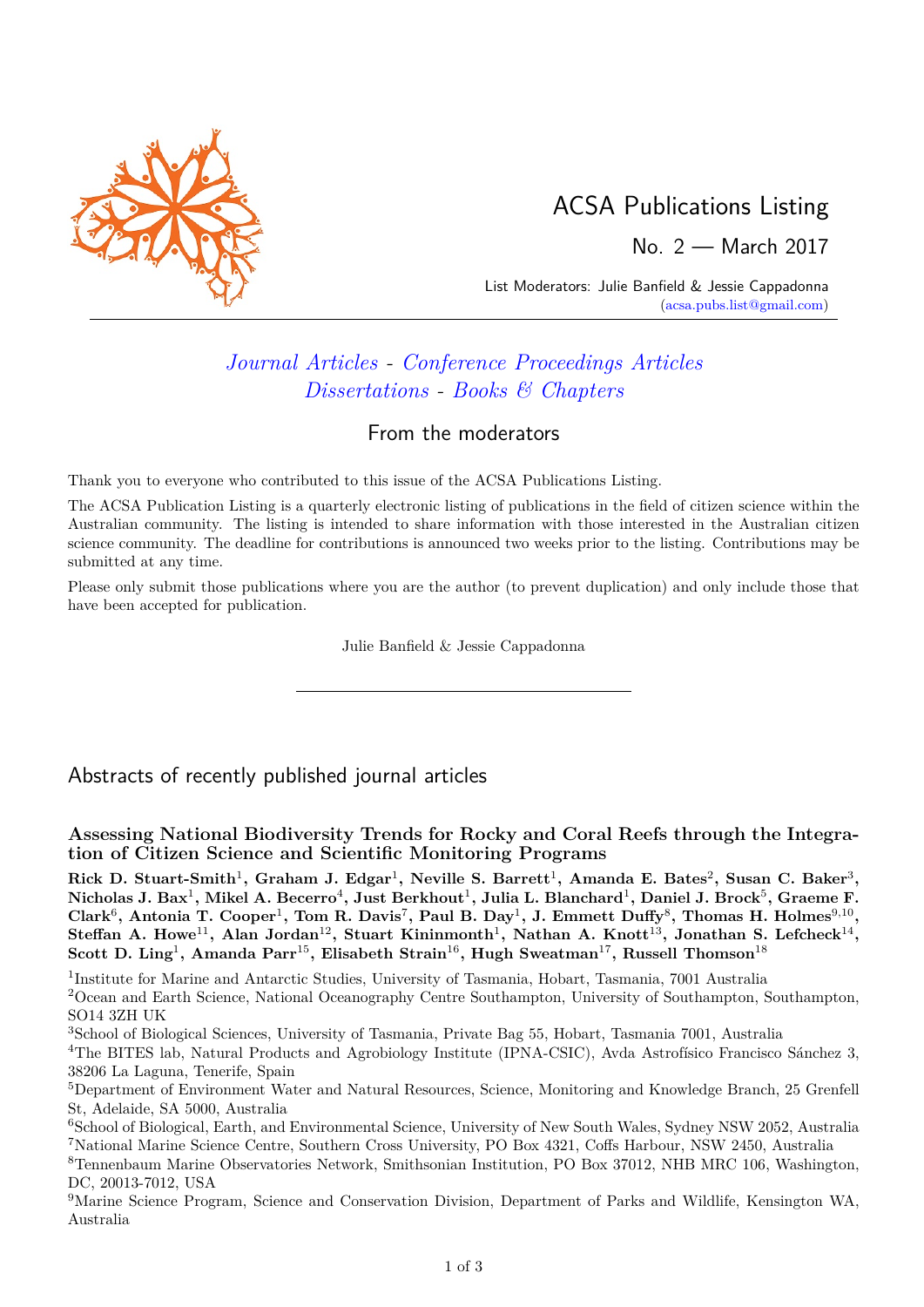<sup>10</sup>Oceans Institute, University of Western Australia, Crawley WA, Australia

 $^{11}\rm{Parks}$ Victoria, Level 10, 535 Bourke Street, Melbourne VIC 3000, Australia

<sup>12</sup>Marine Ecosystem Research, Department of Primary Industries, Locked Bag 800, Nelson Bay, NSW 2315, Australia <sup>13</sup>NSW Department of Primary Industries, Marine Ecosystem Research, 4 Woollamia Road, Huskisson, NSW, 2540, Australia

<sup>14</sup>Department of Biological Sciences, Virginia Institute of Marine Science, The College of William & Mary, Gloucester Point, VA 23062-1346, USA

<sup>15</sup>Parks Australia, 203 Channel Highway, Kingston, Tasmania 7050, Australia

<sup>16</sup>Sydney Institute of Marine Science, 19 Chowder Bay Rd, Mosman NSW 2088, Australia

<sup>17</sup>Australian Institute of Marine Science, PMB 3 Townsville MC, Qld 4810, Australia

<sup>18</sup>Centre for Research in Mathematics, School of Computing, Engineering and Mathematics, Western Sydney University, Parramatta Campus, Locked Bag 1797, Penrith NSW 2751, Australia

Reporting progress against targets for international biodiversity agreements is hindered by a shortage of suitable biodiversity data. We describe a cost-effective system involving Reef Life Survey citizen scientists in the systematic collection of quantitative data covering multiple phyla that can underpin numerous marine biodiversity indicators at high spatial and temporal resolution. We then summarize the findings of a continental- and decadal-scale State of the Environment assessment for rocky and coral reefs based on indicators of ecosystem state relating to fishing, ocean warming, and invasive species and describing the distribution of threatened species. Fishing impacts are widespread, whereas substantial warming-related change affected some regions between 2005 and 2015. Invasive species are concentrated near harbors in southeastern Australia, and the threatened-species index is highest for the Great Australian Bight and Tasman Sea. Our approach can be applied globally to improve reporting against biodiversity targets and enhance public and policymakers? understanding of marine biodiversity trends.

Published in BioScience, 2017, 67(3), 134-146. doi: <https://doi.org/10.1093/biosci/biw180>

### **New opportunities for conservation of handfishes (Family Brachionichthyidae) and other inconspicuous and threatened marine species through citizen science**

#### **Edgar, G. J .**<sup>1</sup> **, R. D. Stuart-Smith**<sup>1</sup> **, A. Cooper**<sup>1</sup> **, M. Jacques**<sup>2</sup> **, and J. Valentine**<sup>3</sup>

<sup>1</sup> Institute for Marine and Antarctic Studies, University of Tasmania, Hobart, Tasmania 7001, Australia

<sup>3</sup> Aquenal Ptd Ltd., Summerleas Rd, Kingston, Tasmania, Australia

Volunteer divers participating in the Reef Life Survey (RLS) program actively assist species conservation efforts by generating data for threat assessments and population trend monitoring, through in-water restoration efforts, and through outreach of marine conservation messages. Up to 2014, standardised underwater visual survey data provided by RLS divers described densities of 495 cryptic fish species at over 1200 sites distributed around Australia. Each species was recorded on 34 separate transect blocks on average, allowing the first assessments of population trends for many species. These data highlight the threatened and data deficient status of endemic Australian handfish species. At least five shallow-water handfish species are potentially threatened, including the smooth handfish Sympterichthys unipennis, which has not been sighted for over 200 years, but is yet to be included on any threatened species list. RLS divers undertook directed searches at key historical locations for two handfish species, the red handfish Thymichthys politus, now only known from a single reef, and Ziebell's handfish Brachiopsilus ziebelli, with no confirmed sighting for over a decade. From a total of 100 h of underwater search effort, only four red handfish were recorded, all at a site threatened by adjacent human activity. These and other handfish species should be considered for inclusion on the IUCN Red List given that populations are either very small or have vanished, spawning substrates have probably declined, and the species lack a larval dispersal stage. More importantly, the absence of information on the conservation status of the majority of marine species needs urgent attention, including through expanded citizen science efforts, if management intervention is to occur and extinctions minimised.

Published in Biological Conservation, 2016. doi: <http://dx.doi.org/10.1016/j.biocon.2016.07.028>

<sup>2</sup> Marine Life Network, 12 Blessington Street, South Arm, Tasmania 7022, Australia